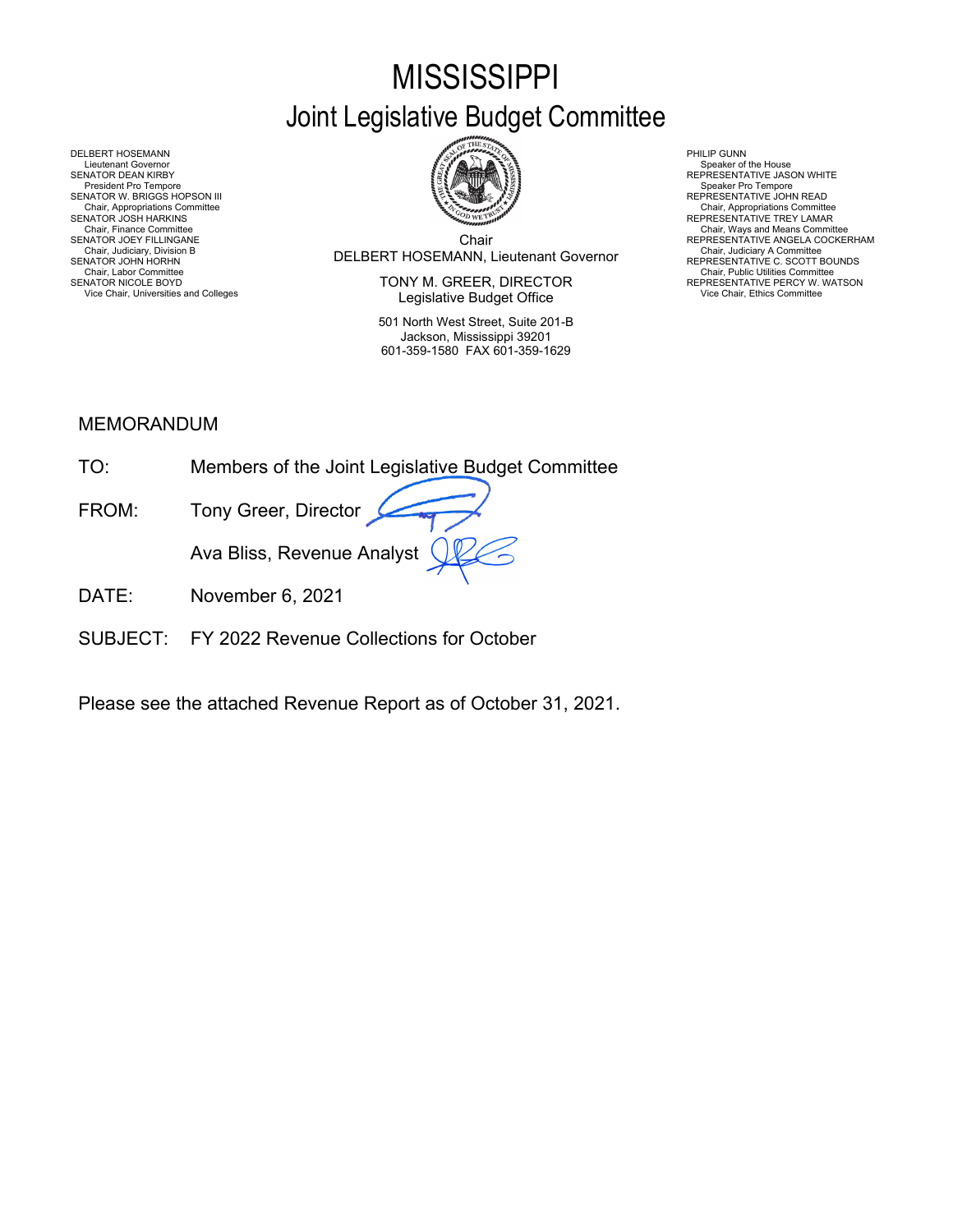



| <b>Source of Revenue Collections</b> | Month* | <b>FYTD*</b> | Prior<br>Year** |
|--------------------------------------|--------|--------------|-----------------|
| Sales Tax                            | \$25.8 | \$61.4       | \$165.4         |
| Individual Income Tax                | 16.9   | 110.2        | 6.6             |
| Corporate Tax                        | 3.5    | 76.7         | $-32.8$         |
| Use Tax                              | 3.1    | 27.2         | 10.3            |
| Gaming Tax                           | 2.3    | 14.8         | 9.8             |
| <b>Total Collections</b>             | \$55.9 | \$314.2      | \$160.2         |



#### FY 2022

Total revenue collections for the month of October FY 2022 are \$55,889,751 or 10.58% above the sine die revenue estimate. Fiscal YTD revenue collections through October 2021 are \$314,213,329 or 16.42% above the sine die estimate. Fiscal YTD total revenue collections through October 2021 are \$160,154,166 or 7.75% above the prior year's collections. The FY 2022 Sine Die Revenue Estimate is \$5,927,000,000.

*\*Figures in millions above or below the Sine Die estimate*

*\*\*Figures in millions above or below the prior year's actual collections*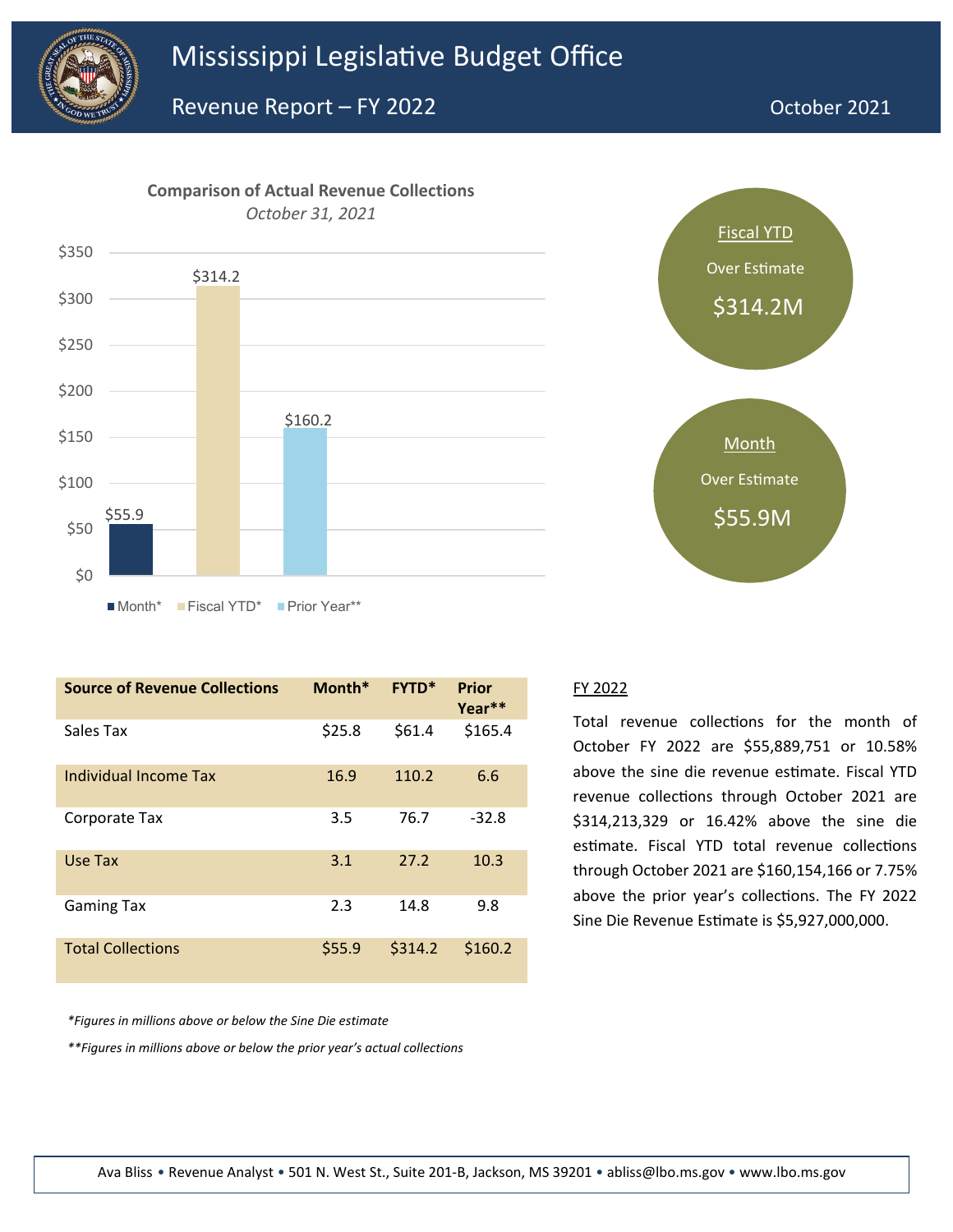

## **Comparison of Actual Revenue Collections by Tax Type**

The graph above compares the actual revenue collections to the sine die revenue estimate for each of the main tax revenue sources. The figures reflect the amount the actual collections for Sales, Individual, Corporate, Use and Gaming taxes were above or below the estimate for the month and fiscal year-to-date. The graph also compares fiscal year-to-date actual collections to prior year actual collections, as of October 31, 2021.



Ava Bliss • Revenue Analyst • 501 N. West St., Suite 201-B, Jackson, MS 39201 • abliss@lbo.ms.gov • [www.lbo.ms.gov](http://www.mississippi.edu/urc)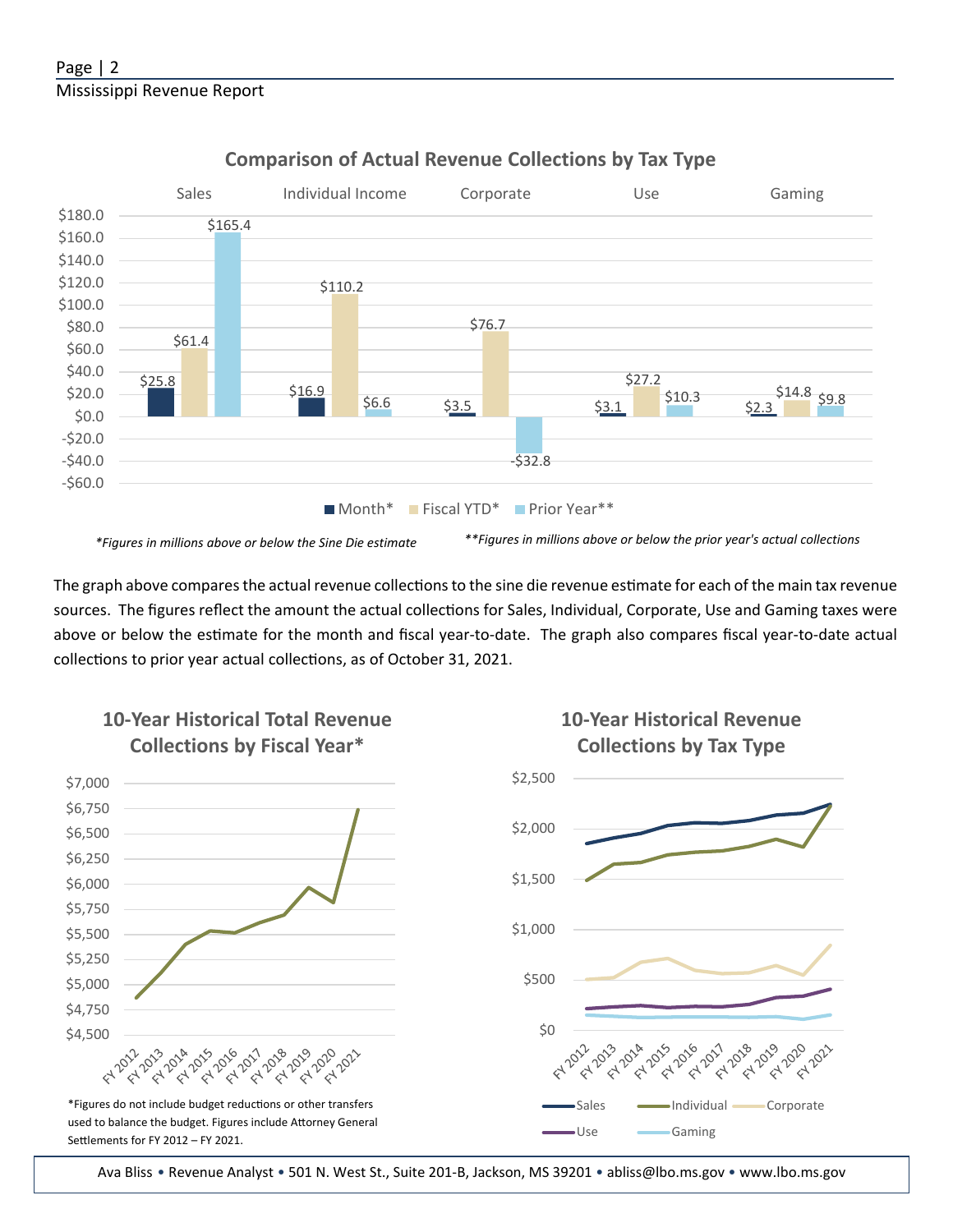### Page | 3

Mississippi Revenue Report

Below is a chart showing FY 2022 year-to-date collections compared to prior year-to-date collections.

|                                      |                        |                        | <b>Over/(Under) Prior Year</b> |           |  |
|--------------------------------------|------------------------|------------------------|--------------------------------|-----------|--|
| <b>Source of Revenue Collections</b> | FY 2021 July - October | FY 2022 July - October | Amount (\$)                    | % Change  |  |
| Sales Tax                            | \$636,181,549          | \$801,609,034          | \$165,427,485                  | 26.00%    |  |
| Individual Income Tax                | 756,726,920            | 763,354,392            | 6,627,472                      | 0.88%     |  |
| Corporate Income Tax                 | 191,073,963            | 158,264,058            | (32,809,905)                   | $-17.17%$ |  |
| Use Tax                              | 134,806,483            | 145,120,999            | 10,314,516                     | 7.65%     |  |
| Insurance Premium Tax                | 125,533,550            | 124,617,490            | (916,060)                      | $-0.73%$  |  |
| Tobacco, ABC & Beer                  | 95,994,046             | 90,883,971             | (5, 110, 075)                  | $-5.32%$  |  |
| Oil & Gas Severance                  | 5,590,721              | 9,389,655              | 3,798,934                      | 67.95%    |  |
| <b>Gaming Tax</b>                    | 46,533,914             | 56,287,819             | 9,753,905                      | 20.96%    |  |
| Other Dept. of Revenue               | 18,210,318             | 17,575,097             | (635, 221)                     | $-3.49%$  |  |
| Other Than Dept. of Revenue          | 56,705,798             | 60,407,491             | 3,701,693                      | 6.53%     |  |
| Sub-Total                            | 2,067,357,262          | 2,227,510,006          | 160,152,744                    | 7.75%     |  |
| All Other Transfers/Collections      | $\mathbf{0}$           | 1,423                  | 1,423                          | 100.0%    |  |
| <b>Total</b>                         | \$2,067,357,262        | \$2,227,511,429        | \$160,154,167                  | 7.75%     |  |



| <b>Economic Statistics:</b> |  |
|-----------------------------|--|
|-----------------------------|--|

| Change     | Frequency                          | Date    |
|------------|------------------------------------|---------|
| $-0.2$     | Monthly                            | Sept-21 |
| $-0.4$     | Monthly                            | Sept-21 |
|            |                                    |         |
|            |                                    |         |
| Change $*$ | Frequency                          | Date    |
| 4.5%       | Quarterly                          | 2021:Q2 |
| 6.6%       | Quarterly                          | 2021:Q2 |
|            |                                    |         |
|            |                                    |         |
| Change     | Frequency                          | Date    |
| 0.3%       | Monthly                            | Sept-21 |
|            | Mississippi Employment (thousands) |         |

Total Private 905.8 0.7% Monthly Sept-21

\*Annualized quarterly growth

\*Figures in millions.

October FY 2022 General Fund collections were \$47,312,335 or 8.82% over October FY 2021 actual collections. Sales tax collections for the month of October were above the prior year by \$15.9M. Individual income tax collections for the month of October were above the prior year by \$33.7M. Corporate income tax collections for the month of October were below the prior year by \$4.2M.

For a more detailed listed of revenue collections for the State of Mississippi, please see the atached MS Department of Finance and Administration's monthly Revenue Report.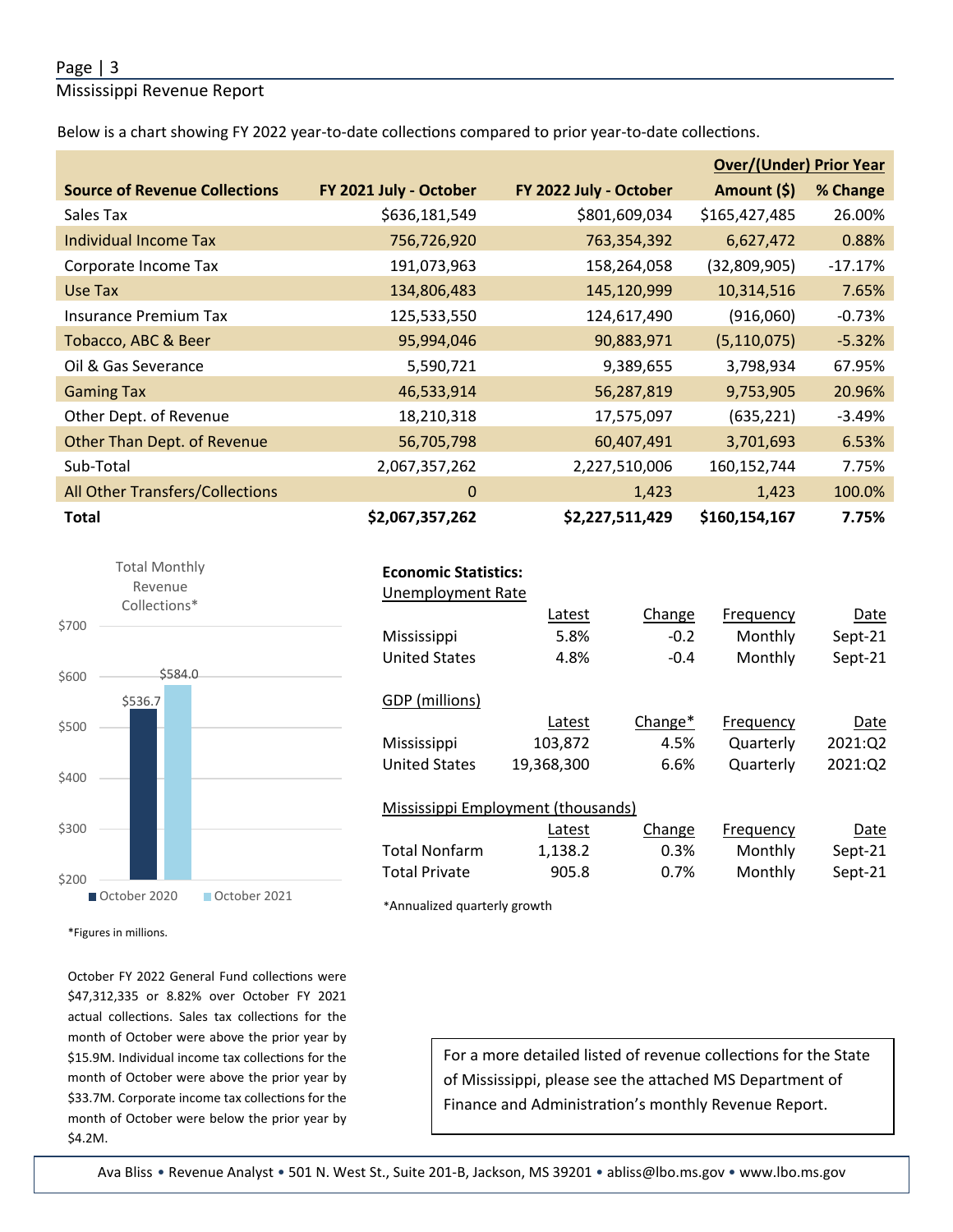# Mississippi Department of Finance and Administration Revenue Report

*As of October 31, 2021*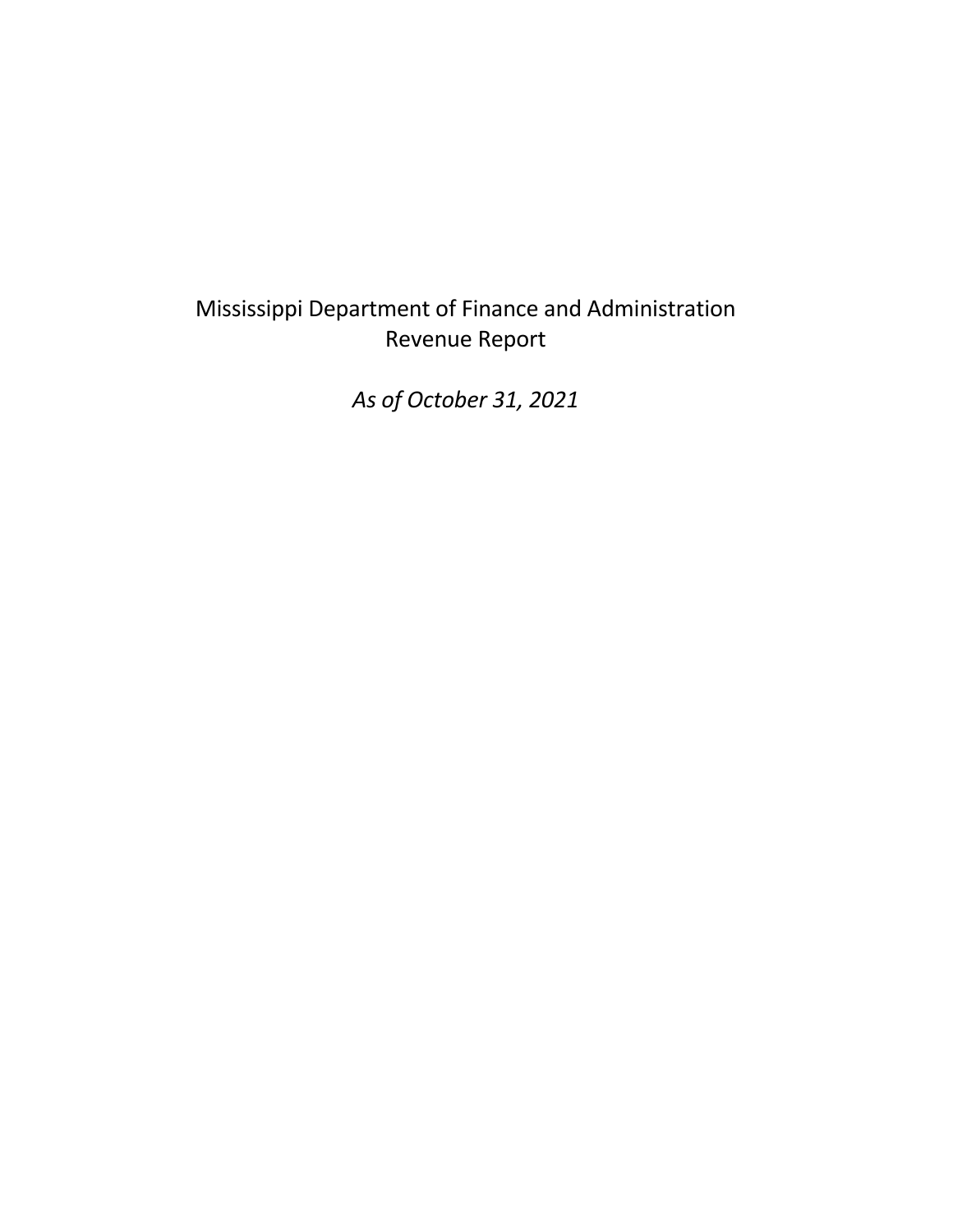Page 1

#### **FISCAL YEAR 2022**

|  | STATE OF MISSISSIPPI |  |
|--|----------------------|--|
|  |                      |  |

|                                          |    |                    | <b>ACTUAL</b>      |                    |                  | <b>ACTUAL</b>      | OVER OR UNDER           |                |
|------------------------------------------|----|--------------------|--------------------|--------------------|------------------|--------------------|-------------------------|----------------|
|                                          |    | <b>ACTUAL</b>      | <b>COLLECTIONS</b> | <b>ESTIMATE</b>    | <b>ESTIMATE</b>  | <b>COLLECTIONS</b> | <b>ESTIMATE TO DATE</b> |                |
|                                          |    | <b>COLLECTIONS</b> | $07 - 01 - 20$     | <b>FISCAL YEAR</b> | $07 - 01 - 21$   | $07 - 01 - 21$     |                         |                |
| <b>SOURCE</b>                            |    | FY 2021            | $10-31-20$         | 2022               | $10 - 31 - 21$   | $10-31-21$         | <b>AMOUNT</b>           | <b>PERCENT</b> |
| DEPT. OF REVENUE COLLECTIONS:            |    |                    |                    |                    |                  |                    |                         |                |
| <b>SALES TAX (NET)</b>                   | \$ | 2,244,361,161 \$   | 636,181,549 \$     | 2,243,900,000 \$   | 740,220,000 \$   | 801,609,034 \$     | 61,389,034              | 8.29%          |
| <b>INDIVIDUAL INCOME TAX</b>             |    | 2,226,159,994      | 756,726,920        | 1,883,600,000      | 653,140,000      | 763,354,392        | 110,214,392             | 16.87%         |
| <b>CORPORATE INCOME TAX</b>              |    | 845,133,396        | 191,073,963        | 490,000,000        | 81,520,000       | 158,264,058        | 76,744,058              | 94.14%         |
| <b>USE TAX</b>                           |    | 408,776,281        | 134,806,483        | 385,300,000        | 117,950,000      | 145,120,999        | 27,170,999              | 23.04%         |
| <b>INSURANCE PREMIUM TAX</b>             |    | 339,282,412        | 125,533,550        | 331,400,000        | 120,670,000      | 124,617,490        | 3,947,490               | 3.27%          |
| <b>TOBACCO TAX</b>                       |    | 145,655,089        | 50,571,592         | 140,900,000        | 47,850,000       | 47,729,089         | (120, 911)              | $-0.25%$       |
| <b>ABC DIVISION</b>                      |    | 108,762,661        | 35,079,123         | 94,000,000         | 29,189,000       | 33, 335, 414       | 4,146,414               | 14.21%         |
| BEER AND WINE TAX                        |    | 29,370,688         | 10,343,331         | 29,000,000         | 10,297,000       | 9,819,468          | (477, 532)              | $-4.64%$       |
| OIL SEVERANCE TAX                        |    | 16,416,775         | 5,058,223          | 15,000,000         | 5,000,000        | 8,510,745          | 3,510,745               | 70.21%         |
| NATURAL GAS SEVERANCE TAX                |    | 1,766,228          | 532,498            | 1,800,000          | 600,000          | 878,910            | 278,910                 | 46.48%         |
| <b>AUTO TAG FEES</b>                     |    | 13,262,073         | 4,746,615          | 9,300,000          | 3,328,000        | 2,829,474          | (498, 526)              | $-14.98%$      |
| <b>INSTALLMENT LOAN TAX</b>              |    | 12,456,568         | 5,707,295          | 12,200,000         | 5,888,000        | 6,977,305          | 1,089,305               | 18.50%         |
| PAYMENT IN LIEU OF TAX                   |    | 1,200,000          | $\overline{0}$     | 1,200,000          | $\overline{0}$   | $\mathbf{0}$       | $\mathbf{0}$            | $0.00\%$       |
| <b>MISCELLANEOUS</b>                     |    | 10,761,838         | 7,756,408          | 11,600,000         | 8,389,000        | 7,768,318          | (620, 682)              | $-7.40%$       |
| <b>GAMING FEES &amp; TAXES</b>           |    | 153,724,705        | 46,533,914         | 120,000,000        | 41,500,000       | 56,287,819         | 14,787,819              | 35.63%         |
| <b>TOTAL DEPT. OF REVENUE:</b>           |    | 6,557,089,871      | 2,010,651,464      | 5,769,200,000      | 1,865,541,000    | 2,167,102,515      | 301,561,515             | 16.16%         |
|                                          |    |                    |                    |                    |                  |                    |                         |                |
| OTHER THAN DEPT. OF REVENUE COLLECTIONS: |    |                    |                    |                    |                  |                    |                         |                |
| <b>INTEREST ON INVESTMENTS</b>           |    | 12,815,386         | 5,205,215          | 12,500,000         | 3,617,100        | 5,375,800          | 1,758,700               | 48.62%         |
| <b>HIGHWAY SAFETY PATROL</b>             |    | 20,086,587         | 6,806,935          | 18,700,000         | 6,100,000        | 6,498,754          | 398,753                 | 6.54%          |
| <b>INSURANCE TAX</b>                     |    | 38,451,153         | 12,803,070         | 30,000,000         | 10,848,000       | 15,770,461         | 4,922,461               | 45.38%         |
| LICENSES, FEES, PERMITS                  |    | 62,296,152         | 17,835,132         | 52,000,000         | 12,160,000       | 17,248,911         | 5,088,911               | 41.85%         |
| <b>CRIME TAX/ASSESSMENT</b>              |    | 39,068,063         | 11,539,050         | 37,200,000         | 12,266,000       | 12,096,532         | (169, 468)              | $-1.38%$       |
| <b>MISCELLANEOUS</b>                     |    | 2,736,230          | 611,468            | 2,400,000          | 572,000          | 1,603,684          | 1,031,684               | 180.36%        |
| <b>GAMING FEES &amp; TAXES</b>           |    | 4,728,093          | 1,904,927          | 5,000,000          | 2,194,000        | 1,813,350          | (380, 650)              | $-17.35%$      |
| TOTAL OTHER THAN DOR:                    |    | 180, 181, 664      | 56,705,798         | 157,800,000        | 47,757,100       | 60,407,491         | 12,650,391              | 26.49%         |
| <b>TOTAL GF - (Sine Die) COLLECTIONS</b> |    | 6,737,271,535      | 2,067,357,262      | 5,927,000,000      | 1,913,298,100    | 2,227,510,006      | 314,211,906             | 16.42%         |
| SETTLEMENTS/OTHER                        |    | 4,113,440          |                    |                    | 0                | 1,423              | 1,423                   | 100.00%        |
| <b>WCSR TRANSFER IN</b>                  |    |                    |                    |                    |                  |                    |                         | $0.00\%$       |
| OTHER NON BUDGET TRANSFER IN             |    |                    |                    |                    |                  |                    |                         | $0.00\%$       |
| TRANSFER IN (BUD RED)                    |    |                    |                    |                    |                  |                    |                         | $0.00\%$       |
| OTHER BUDGETED GF COLLECTIONS            |    |                    |                    |                    |                  |                    |                         | $0.00\%$       |
| TOTAL GENERAL FUND:                      | -S | 6,741,384,975 \$   | 2,067,357,262 \$   | 5,927,000,000 \$   | 1,913,298,100 \$ | 2,227,511,429 \$   | 314,213,329             | 16.42%         |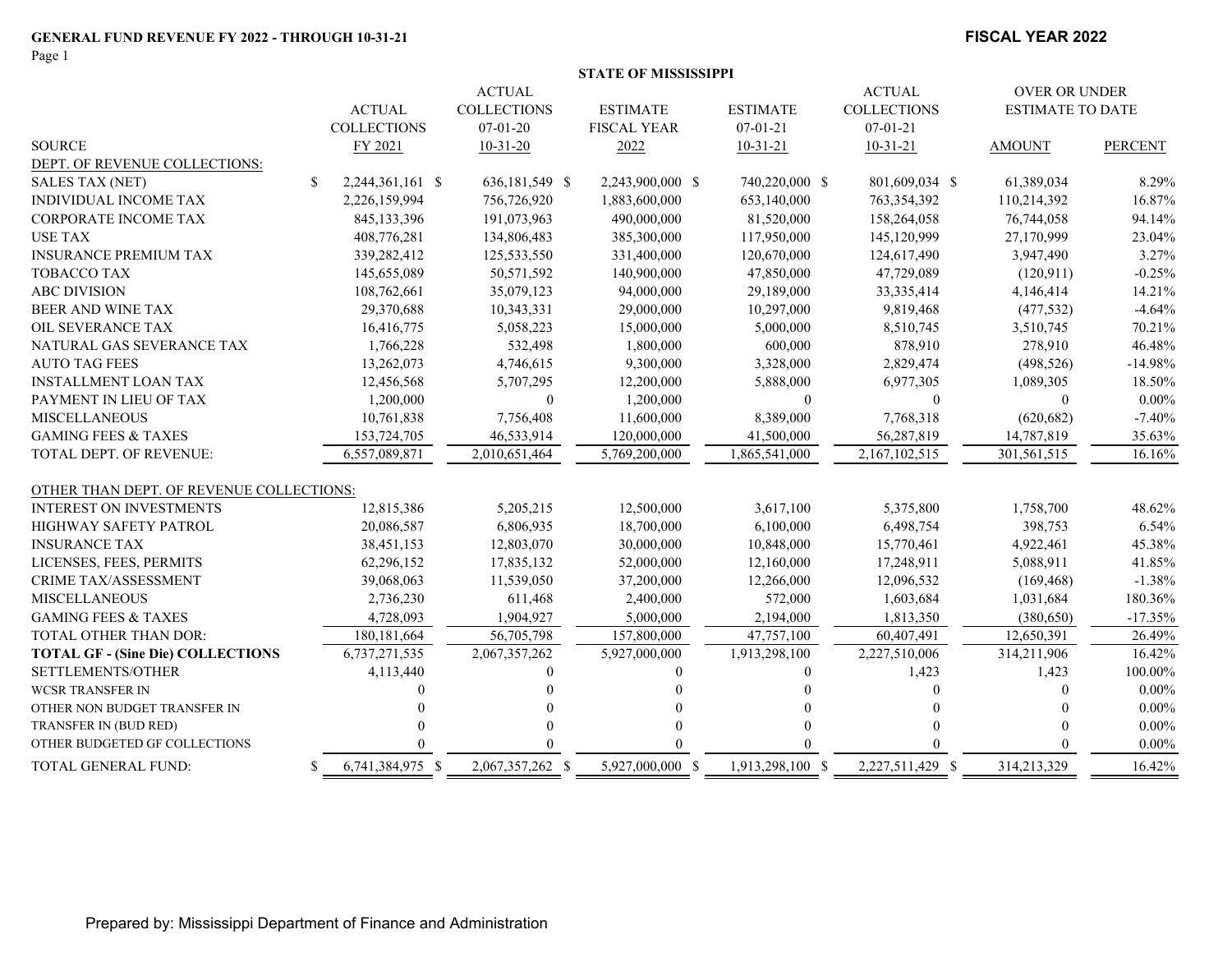### **GENERAL FUND REVENUE FY 2022 - THROUGH 10-31-21 COMPARISON TO PRIOR YEAR COLLECTIONS**

Page 2

|                                          |    |                |                | $07 - 01 - 20$   | $07 - 01 - 21$   | <b>INCREASE OR DECREASE</b> |                |
|------------------------------------------|----|----------------|----------------|------------------|------------------|-----------------------------|----------------|
|                                          |    | October        | October        | <b>TO</b>        | <b>TO</b>        | OVER OR UNDER PRIOR YEAR    |                |
| <b>SOURCE</b>                            |    | 2020           | 2021           | $10 - 31 - 20$   | $10-31-21$       | <b>AMOUNT</b>               | <b>PERCENT</b> |
| DEPT. OF REVENUE COLLECTIONS:            |    |                |                |                  |                  |                             |                |
| <b>SALES TAX (NET)</b>                   | \$ | 195,663,978 \$ | 211,619,909 \$ | 636,181,549 \$   | 801,609,034 \$   | 165, 427, 485               | 26.00%         |
| INDIVIDUAL INCOME TAX                    |    | 162, 341, 730  | 196,019,288    | 756,726,920      | 763, 354, 392    | 6,627,472                   | 0.88%          |
| <b>CORPORATE INCOME TAX</b>              |    | 11,249,082     | 7,062,515      | 191,073,963      | 158,264,058      | (32,809,905)                | $-17.17%$      |
| <b>USE TAX</b>                           |    | 24,692,537     | 30,617,127     | 134,806,483      | 145,120,999      | 10,314,516                  | 7.65%          |
| <b>INSURANCE PREMIUM TAX</b>             |    | 86,281,497     | 83,478,862     | 125,533,550      | 124,617,490      | (916,060)                   | $-0.73%$       |
| <b>TOBACCO TAX</b>                       |    | 12,545,977     | 11,735,386     | 50,571,592       | 47,729,089       | (2,842,503)                 | $-5.62%$       |
| <b>ABC DIVISION</b>                      |    | 9,450,821      | 8,632,958      | 35,079,123       | 33, 335, 414     | (1,743,709)                 | $-4.97%$       |
| BEER AND WINE TAX                        |    | 2,476,767      | 2,368,370      | 10,343,331       | 9,819,468        | (523, 863)                  | $-5.06%$       |
| OIL SEVERANCE TAX                        |    | 1,242,515      | 2,014,212      | 5,058,223        | 8,510,745        | 3,452,522                   | 68.26%         |
| NATURAL GAS SEVERANCE TAX                |    | 148,086        | 243,315        | 532,498          | 878,910          | 346,412                     | 65.05%         |
| <b>AUTO TAG FEES</b>                     |    | 1,049,719      | 793,219        | 4,746,615        | 2,829,474        | (1,917,141)                 | $-40.39%$      |
| <b>INSTALLMENT LOAN TAX</b>              |    | 2,912,291      | 3,192,844      | 5,707,295        | 6,977,305        | 1,270,009                   | 22.25%         |
| PAYMENT IN LIEU OF TAX                   |    | $\overline{0}$ | $\mathbf{0}$   | $\theta$         | $\theta$         | $\Omega$                    | $0.00\%$       |
| <b>MISCELLANEOUS</b>                     |    | 431,885        | 425,127        | 7,756,408        | 7,768,318        | 11,910                      | 0.15%          |
| <b>GAMING FEES &amp; TAXES</b>           |    | 12,184,065     | 12,709,654     | 46,533,914       | 56,287,819       | 9,753,905                   | 20.96%         |
| <b>TOTAL DEPT. OF REVENUE:</b>           |    | 522,670,949    | 570,912,784    | 2.010.651.464    | 2,167,102,515    | 156.451.051                 | 7.78%          |
| OTHER THAN DEPT. OF REVENUE COLLECTIONS: |    |                |                |                  |                  |                             |                |
| <b>INTEREST ON INVESTMENTS</b>           |    | 1,349,153      | 1,297,346      | 5,205,215        | 5,375,800        | 170,585                     | 3.28%          |
| HIGHWAY SAFETY PATROL                    |    | 1,758,228      | 1,605,512      | 6,806,935        | 6,498,754        | (308, 182)                  | $-4.53%$       |
| <b>INSURANCE TAX</b>                     |    | 2,063,785      | 3,431,037      | 12,803,070       | 15,770,461       | 2,967,391                   | 23.18%         |
| LICENSES, FEES, PERMITS                  |    | 4,550,842      | 3,108,247      | 17,835,132       | 17,248,911       | (586, 221)                  | $-3.29%$       |
| <b>CRIME TAX/ASSESSMENT</b>              |    | 3,038,287      | 2,896,789      | 11,539,050       | 12,096,532       | 557,482                     | 4.83%          |
| <b>MISCELLANEOUS</b>                     |    | 264,547        | 304,310        | 611,468          | 1,603,684        | 992,216                     | 162.27%        |
| <b>GAMING FEES &amp; TAXES</b>           |    | 1,021,625      | 473,725        | 1,904,927        | 1,813,350        | (91, 577)                   | $-4.81%$       |
| <b>TOTAL OTHER THAN:</b>                 |    | 14,046,467     | 13,116,967     | 56,705,798       | 60,407,491       | 3,701,693                   | 6.53%          |
| <b>TOTAL GF - (Sine Die) COLLECTIONS</b> |    | 536,717,416    | 584,029,751    | 2,067,357,262    | 2,227,510,006    | 160, 152, 744               | 7.75%          |
| SETTLEMENTS/OTHER                        |    |                | $\Omega$       |                  | 1,423            | 1,423                       | 100.00%        |
| <b>WCSR TRANSFER IN</b>                  |    |                | $\Omega$       |                  | $\Omega$         | 0                           | $0.00\%$       |
| OTHER NON BUDGET TRANSFER IN             |    |                | 0              |                  |                  | $\theta$                    | $0.00\%$       |
| TRANSFER IN (BUD RED)                    |    |                | $\theta$       |                  |                  |                             | $0.00\%$       |
| OTHER BUDGETED GF COLLECTIONS            |    |                | $\Omega$       |                  |                  | 0                           | $0.00\%$       |
| TOTAL GENERAL FUND:                      | S. | 536,717,416 \$ | 584,029,751 \$ | 2,067,357,262 \$ | 2,227,511,429 \$ | 160, 154, 166               | 7.75%          |